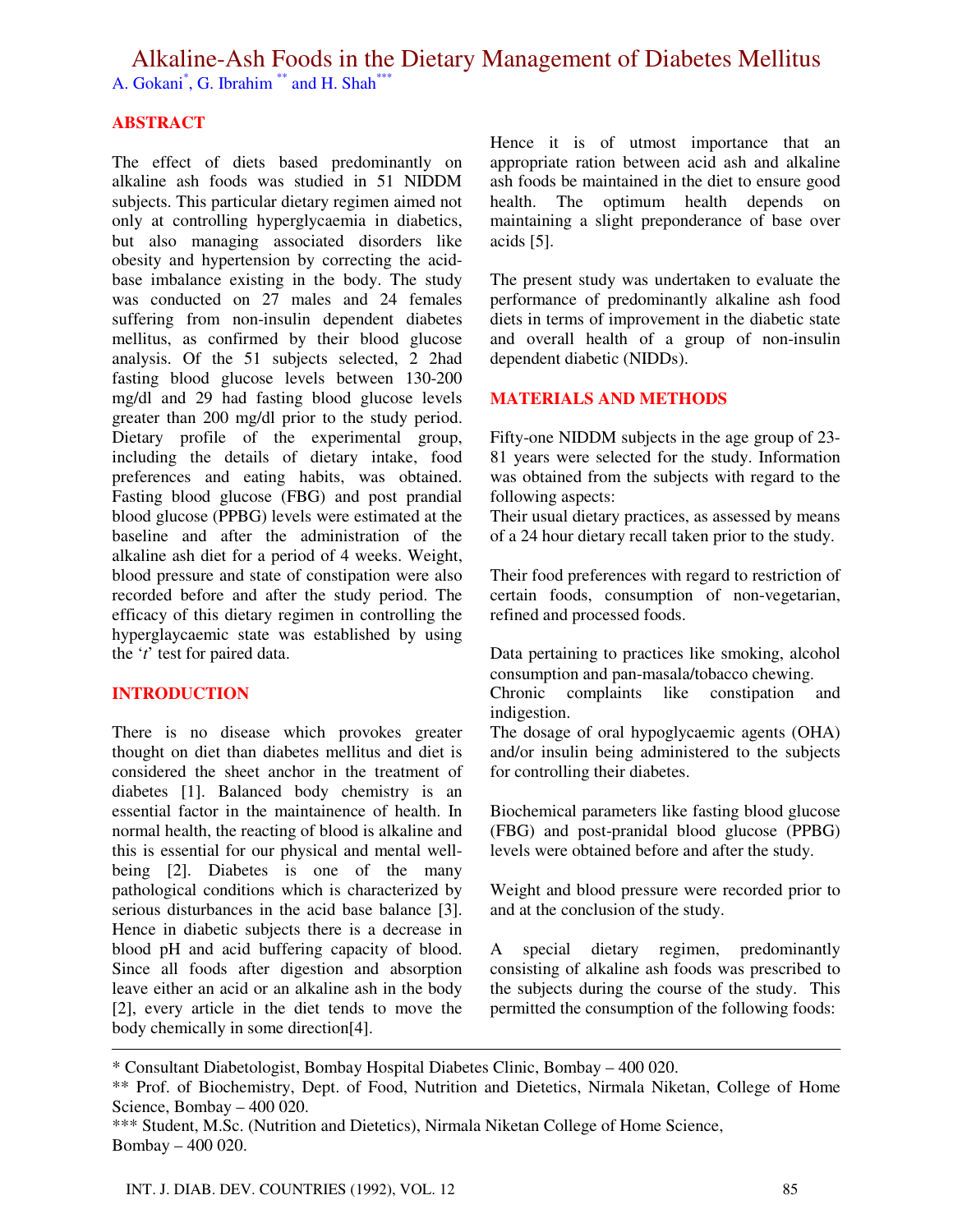*All fruits ( except prunes, cranberry and plums). All vegetables (steamed or slightly cooked). Curds and buttermilk. Nuts* like almonds, cashewnuts, walnuts, apricots and oil seeds like peanuts. A day's typical menu would be as follows:

| Early morning    |                | : Herbal tea                                                                                                  |
|------------------|----------------|---------------------------------------------------------------------------------------------------------------|
| <b>Breakfast</b> | ÷              | 3 exchanges of fruit                                                                                          |
| Midmorning       | ÷              | Coconut water with cream (malai)                                                                              |
| Lunch            | $\ddot{\cdot}$ | 1 exchange cereal<br>1 exchange pulse<br>1 exchange vegetable<br>1 exchange curds<br>salads minimum 150 gms   |
| Midafternoon     | $\ddot{\cdot}$ | Light tea (very little milk, no<br>$sugar$ + 5 almonds                                                        |
| Evening          |                | <b>Sprouts</b>                                                                                                |
| Dinner           |                | 1 exchange cereal<br>1 exchange curds<br>1 exchange vegetables (roasted<br>potato)<br>salads, minimum 150 gms |
| After dinner     |                | 1 fruit                                                                                                       |

Total daily quota or oil 4 teaspoons per day and salt ¼ teaspoon per day.

The food exchange values in the above sample menu are in accordance with the recommended exchange list (1990) of the Indian Diabetic Association.

Although cereals like wheat, rice and pulses re acid ash producing foods, these were included in the diet (in unrefined forms) to ensure patient compliance and to increase the caloric density of the diet. However, the amounts prescribed were much lower than those in conventional diabetic diets.

Non-vegetarian foods, refined cereals and their products and milk were completely excluded from the diet.

Variations in the sample diet were made on the basis of individual caloric requirements and food preferences.

These prescribed diets were then analysed for various nutrients such as energy, carbohydrates, proteins, fat, some vitamins and minerals and the values obtained were then compared to those obtained from the nutrient analysis of the diets consumed by the subjects prior to the commencement of the study.

The subjects were advised to continue the same level of physical activity as in the pre-study period. They were also permitted to continue their prescribed medication during the course of the study.

The data was evaluated by using the 't' test for paired data.

RESULTS

**`**

Data obtained on the baseline dietary practices of the subjects reveled that 56/86% (29) of them were non-vegetarians and 43.14% (22) were vegetarians.

Only a small fraction of the group under study, that is 13.72% (7) reported daily consumption of fruits, vegetables and salads which are alkaline ash rich foods.

88.25% (45) of the individuals consumed cooked spicy, processed, refined and fried foods a daily basis.

Pan-masala/tobacco chewing and smoking was reported by 39.21% (20) of subjects.

Results of the analysis of diets consumed by subjects prior to and during the study period are presented in Table 1.

The alteration in blood glucose levels at the end of the study period are presented in Table 2.

#### $TABLE - 2$

#### **FBG and PPBG before and after the study period**

|               | Before study | After study | P       |
|---------------|--------------|-------------|---------|
| $FBG \pm SD$  | 239.95       | 172.24      | < 0.001 |
| (mg/dl)       | ± 32.88      | ± 31.53     |         |
| $PPBG \pm SD$ | 284.4        | 172.66      | < 0.001 |
| (mg/dl)       | ± 66.59      | ± 55.45     |         |

ii)Alteration in the dosage of OHA and insulin at the end of the study are presented in Table 3.

## **TABLE 3**

| Drug<br>Therapy | $\%$ of<br>subjects | dosage | Increase in Decrease in<br>dosage | Nochange<br>in dosage |
|-----------------|---------------------|--------|-----------------------------------|-----------------------|
| OHA             | 80.39%              | $-$    | 78.04%                            | 21.95%                |
| Insulin         | 19.60%              |        | $100\%$                           |                       |

iii) Changes in weight, blood pressure and state of constipation of the subjects after a period of 4 weeks are presented in Table 4.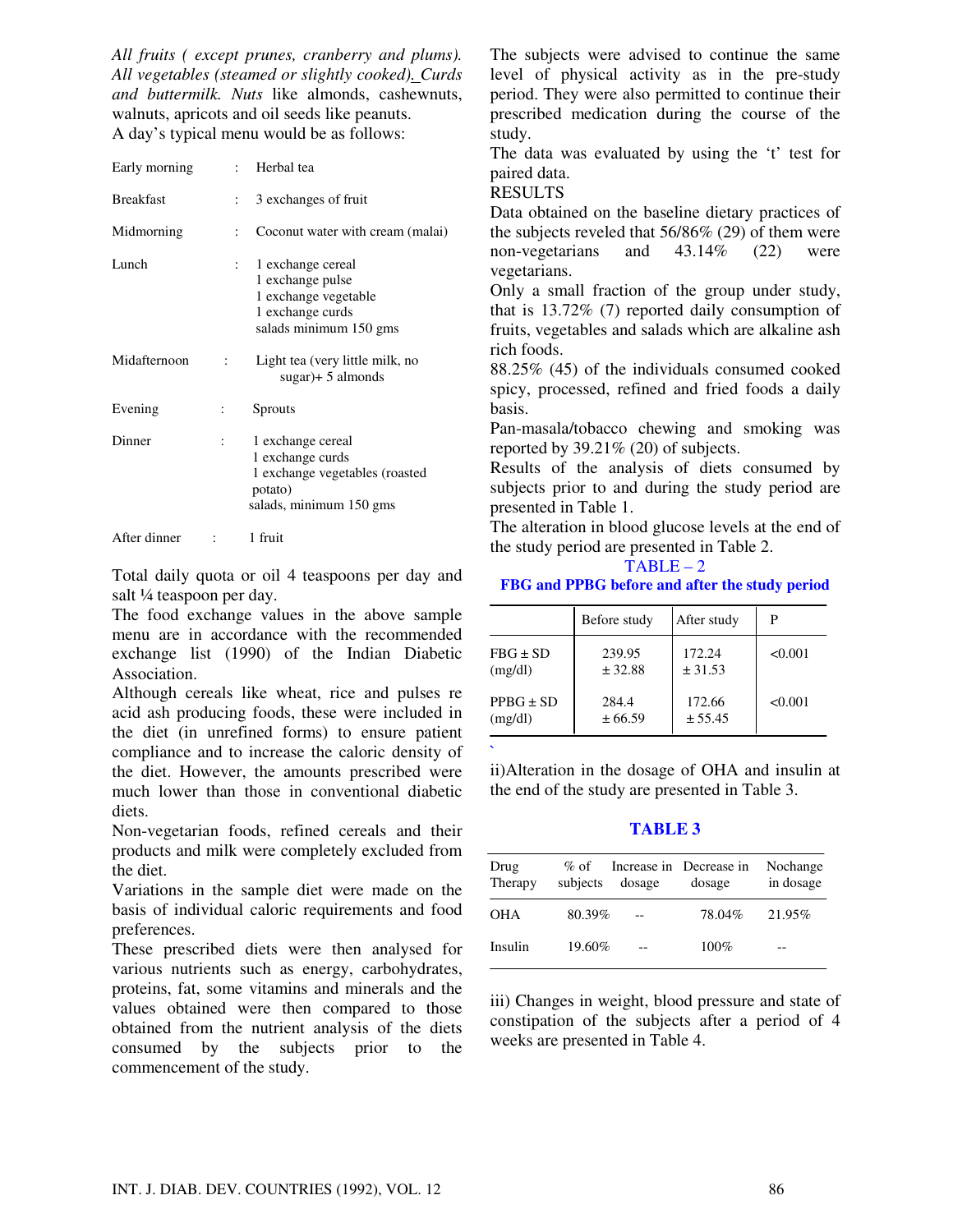# **TABLE 1 MEAN NUTRIENT INTAKE IN MALES**

|                    |                 | Mean Intake     | Mean Intake/100 kcal |                 |  |
|--------------------|-----------------|-----------------|----------------------|-----------------|--|
| Nutrients          | Previous diet   | Prescribed diet | Previous diet        | Prescribed diet |  |
| Energy (kcal)      | 2224.0          | 1234.0          |                      |                 |  |
| Cabohydrates (gms) | 276.17<br>(56%) | 167.33<br>(54%) | 12.43                | 13.55           |  |
| Protein (gms)      | 68.94<br>(12%)  | 40.84<br>(13%)  | 3.10                 | 3.27            |  |
| Fat (gms)          | 93.90<br>(38%)  | 45.25<br>(33%)  | 4.22                 | 3.67            |  |
| Dietary fibre      | 17.62           | 27.14           | 0.79                 | 2.17            |  |
| Saturated fat      | 23.72           | 10.57           | 1.07                 | 0.86            |  |
| PUFA (gm)          | 23.76           | 10.79           | 1.07                 | 0.86            |  |
| P/s ratio          | $1.0\,$         | 1.02            |                      |                 |  |
| Ash (gm)           | 4.74            | 8.57            | 0.21                 | 0.69            |  |
| Sodium (mg)        | 2876.17         | 890.83          | 129.32               | 71.0            |  |
| Potassium (mg)     | 1977.66         | 2890.83         | 88.99                | 231.27          |  |
| Calcium (mg)       | 706.17          | 731.50          | 31.75                | 58.52           |  |
| Phosphorus (mg)    | 1390.00         | 931.00          | 62.56                | 74.58           |  |
| Iron $(mg)$        | 17.49           | 12.80           | 0.79                 | 1.04            |  |
| Chromium (mg)      | 0.05            | 0.10            | 0.002                | 0.008           |  |
| Na/K ratio         | 1.45            | 0.31            |                      |                 |  |
| Vitamin A (IU)     | 7032.0          | 17122.0         | 316.45               | 1369.70         |  |
| Vit D (IU)         | 110.0           | 12.0            | 4.95                 | 0.98            |  |
| Thiamine (mg)      | 1.72            | 1.25            | 0.08                 | 0.10            |  |
| Riboflavin (mg)    | 1.42            | 1.32            | 0.06                 | 0.11            |  |
| Niacin (mg)        | 18.27           | 9.20            | 0.82                 | 0.74            |  |
| Foliocin (mg)      | 223.91          | 500.0           | 10.07                | 40.0            |  |
| Vit $B^{12}$ (mg)  | 1.65            | 0.88            | $0.07\,$             | $0.07\,$        |  |
| Vitamin C (mg)     | 50.18           | 259.33          | 2.26                 | 20.75           |  |
| Sugar (gm)         | 15.82           | 64.75           | 0.05                 | 5.18            |  |
| Caffeine (mg)      | 46.51           | 29.52           | 2.10                 | 2.36            |  |
| Cholesterol (mg)   | 108.87          | 30.56           | 4.90                 | 2.44            |  |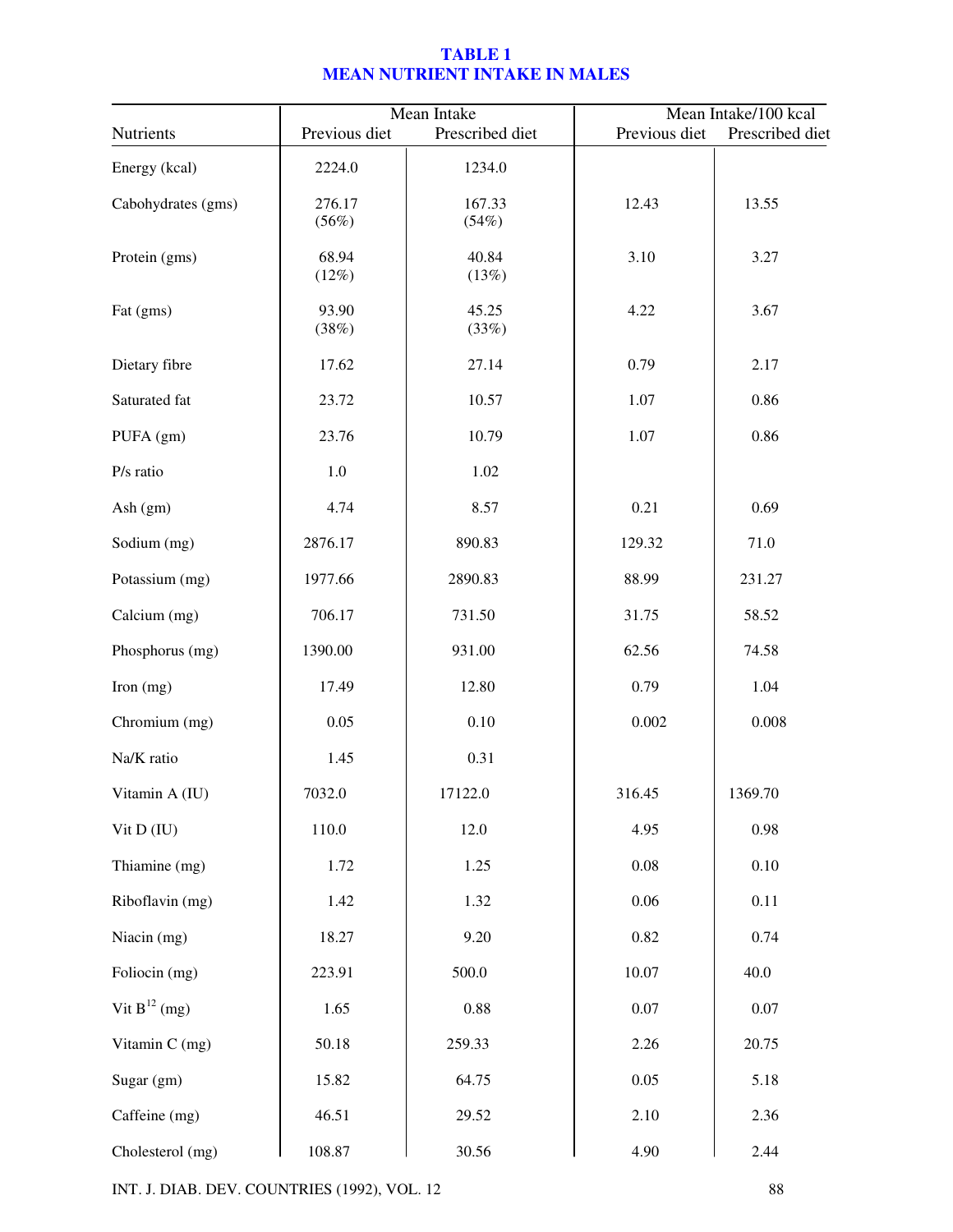| MEAN NOTMENT INTAINE IN FEMALES<br>Mean Intake/100 kcal<br>Mean Intake |                |                 |               |                 |  |
|------------------------------------------------------------------------|----------------|-----------------|---------------|-----------------|--|
| Nutrients                                                              | Previous diet  | Prescribed diet | Previous diet | Prescribed diet |  |
| Energy (kcal)                                                          | 1655.0         | 1058.0          |               |                 |  |
| Cabohydrates (gms)                                                     | 172.0<br>(42%) | 127.33<br>(48%) | 10.39         | 12.03           |  |
| Protein (gms)                                                          | 55.80<br>(14%) | 34.44<br>(13%)  | 3.37          | 3.26            |  |
| Fat (gms)                                                              | 80.91<br>(44%) | 45.85<br>(39%)  | 4.89          | 4.33            |  |
| Dietary fibre                                                          | 10.33          | 20.66           | 0.68          | 1.95            |  |
| Saturated fat                                                          | 23.12          | 11.13           | 1.40          | 1.05            |  |
| PUFA (gm)                                                              | 18.23          | 11.04           | 1.10          | 1.04            |  |
| P/s ratio                                                              | 0.79           | 0.99            |               |                 |  |
| Ash (gm)                                                               | 4.87           | 8.17            | 0.29          | 0.77            |  |
| Sodium (mg)                                                            | 4065.0         | 980.83          | 245.62        | 92.71           |  |
| Potassium (mg)                                                         | 1436.67        | 2564.67         | 86.81         | 242.41          |  |
| Calcium (mg)                                                           | 610.0          | 688.67          | 36.86         | 63.20           |  |
| Phosphorus (mg)                                                        | 832.33         | 657.67          | 50.29         | 62.16           |  |
| Iron (mg)                                                              | 10.1           | 9.89            | 0.61          | 0.93            |  |
| Chromium (mg)                                                          | 0.072          | 0.10            | 0.004         | 0.009           |  |
| Na/K ratio                                                             | 2.83           | 0.38            |               |                 |  |
| Vitamin A (IU)                                                         | 7245.0         | 16836.0         | 437.78        | 1591.27         |  |
| Vit D (IU)                                                             | 90.38          | 18.27           | 5.46          | 1.73            |  |
| Thiamine (mg)                                                          | 1.27           | 0.82            | 0.08          | 0.08            |  |
| Riboflavin (mg)                                                        | 1.51           | 1.21            | 0.09          | 0.11            |  |
| Niacin (mg)                                                            | 14.71          | 7.75            | 0.89          | 0.73            |  |
| Folacin (mg)                                                           | 152.67         | 353.17          | 9.22          | 33.38           |  |
| Vit $B^{12}$ (mg)                                                      | 2.29           | 0.99            | 0.14          | 0.09            |  |
| Vitamin C (mg)                                                         | 23.61          | 189.0           | 1.43          | 17.86           |  |
| Sugar (gm)                                                             | 30.66          | 58.37           | 1.85          | 5.52            |  |
| Caffeine (mg)                                                          | 88.57          | 25.83           | 5.35          | 2.44            |  |
| Cholesterol (mg)                                                       | 131.74         | 35.12           | 7.96          | 3.32            |  |
|                                                                        |                |                 |               |                 |  |

## **TABLE 2 MEAN NUTRIENT INTAKE IN FEMALES**